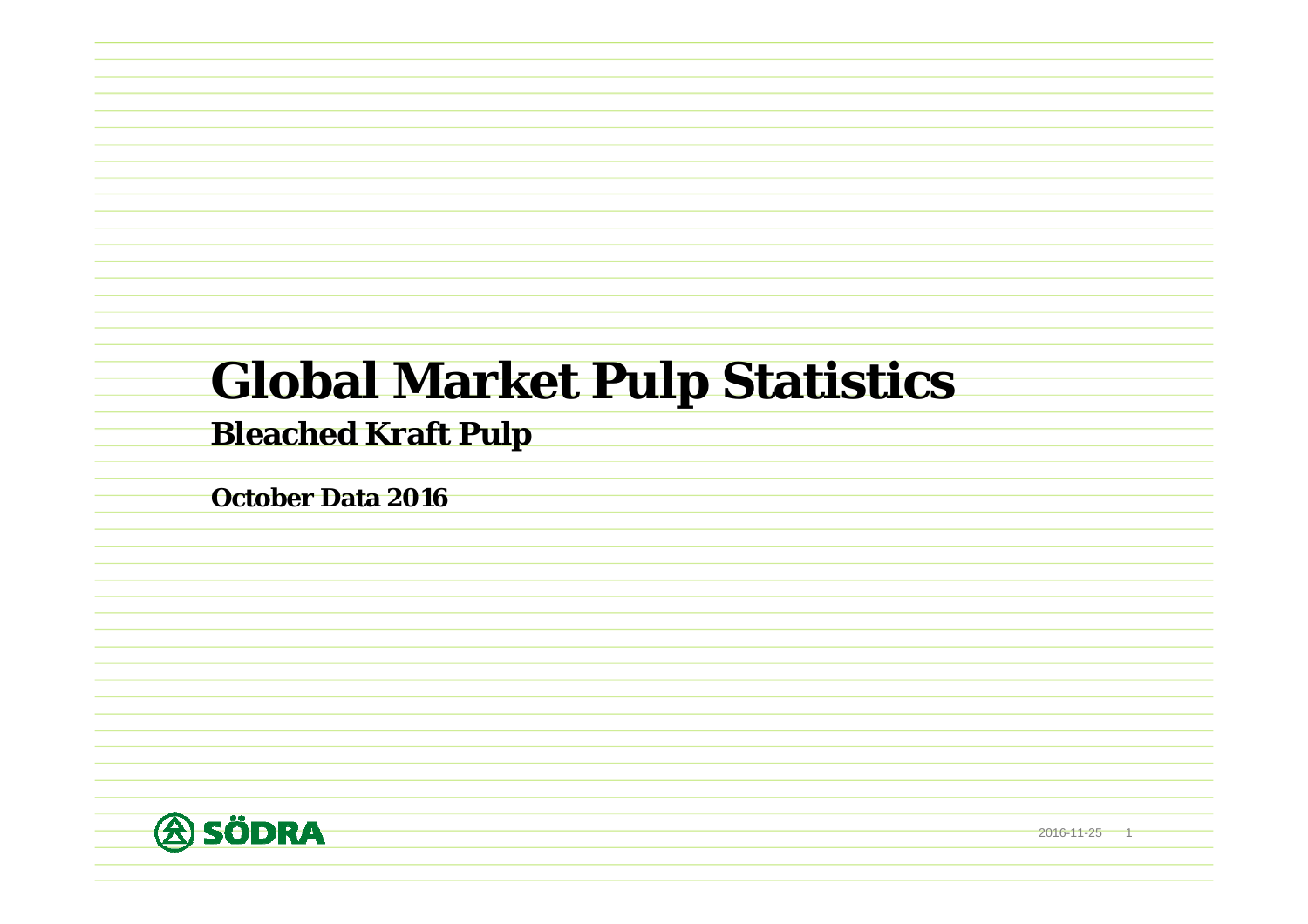# **Global Statistics for Bleached Kraft Market Pulp**

*The statistics in this file is based on EPIS (European Pulp Industry Sector) data, distributed monthly. The data covers bleached paper grade sulphate market pulp, including fluff kraft pulp. The EPIS statistics is divided into softwood and hardwood pulp.*

*To separately analyse the global softwood and hardwood segments, will hopefully give a more correct picture of the market.*

#### **Bleached Softwood Kraft Market Pulp**

The statistics includes 92% of the global supply.

Included are: Canada, USA, Sweden, Finland, Norway, Austria, Germany, Argentina, Chile, Japan and New Zealand.

#### **Bleached Hardwood Kraft Market Pulp**

The statistics includes 73% of the global supply.

Included are: Canada, USA, Sweden, Finland, Norway, France, Spain, Brazil, Chile, South Africa, Japan, Korea and New Zealand. *(Portugal left the exchange of data in January 2006)*

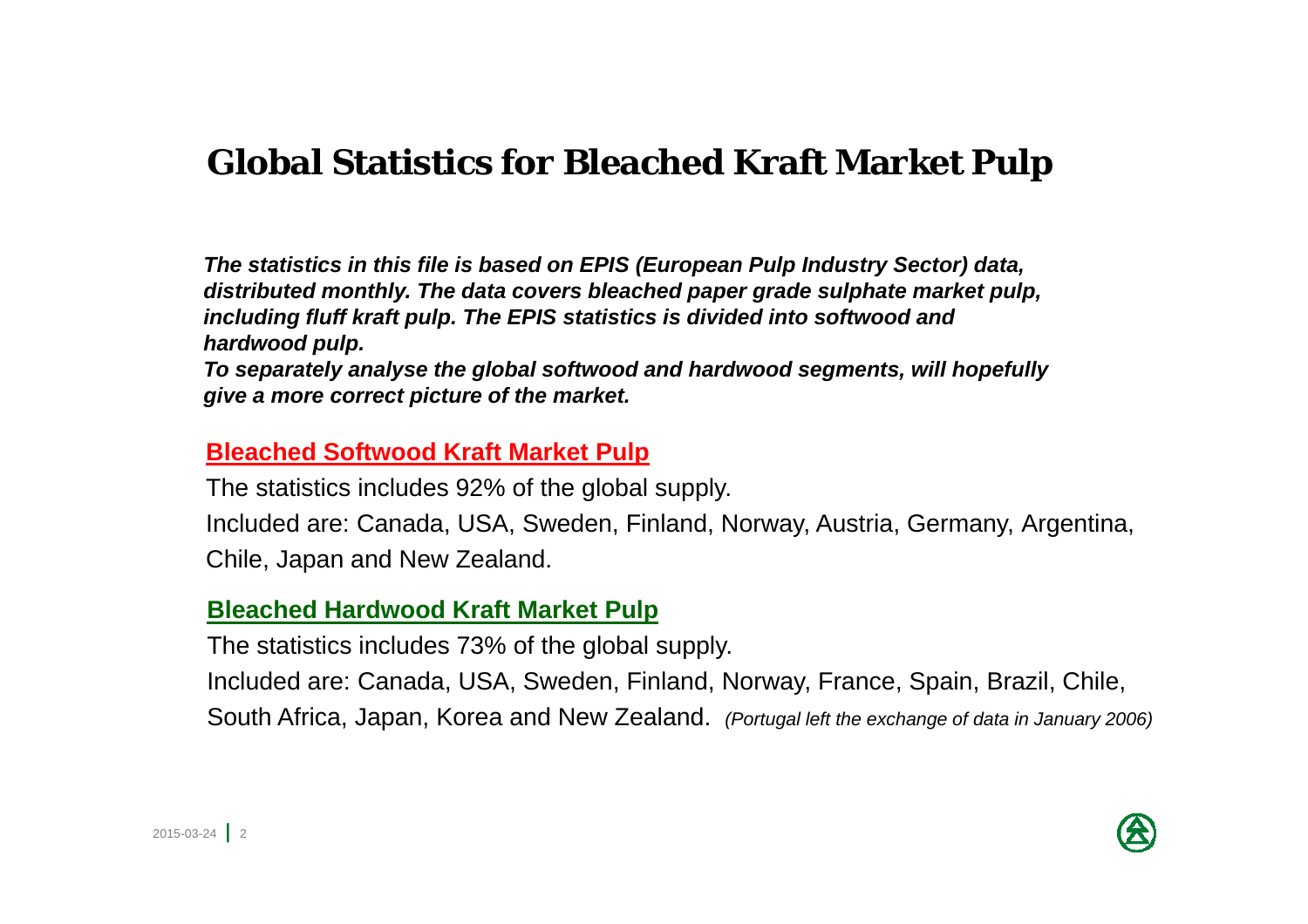# **Global Statistics for Bleached Kraft Market Pulp** *Summary table October 2016*

#### **Bleached Softwood Kraft Market Pulp**

Delivered volume October 2016: 1 908 000 t, +4.4% from October 2015

" " Jan-Oct 2016: 18 974 000 t, +3.6% from Jan-Oct 2015 Shipment-to-capacity ratio October 2016: 92%, Jan-Oct 2016: 93%

#### **Bleached Hardwood Kraft Market Pulp**

Delivered volume October 2016: 1 705 000 t, -2.9% from October 2015

" " Jan-Oct 2016: 19 933 000 t, +1.6% from Jan-Oct 2015

Shipment-to-capacity ratio October 2016: 78%, Jan-Oct 2015: 88%

#### **Producers' stocks of market pulp**

In October, the global producers' stocks of bleached kraft market pulp remained unchanged at 39 days of supply. Stocks of softwood kraft pulp down by 1 day to 30 days and hardwood kraft up 1 day to 48 days.

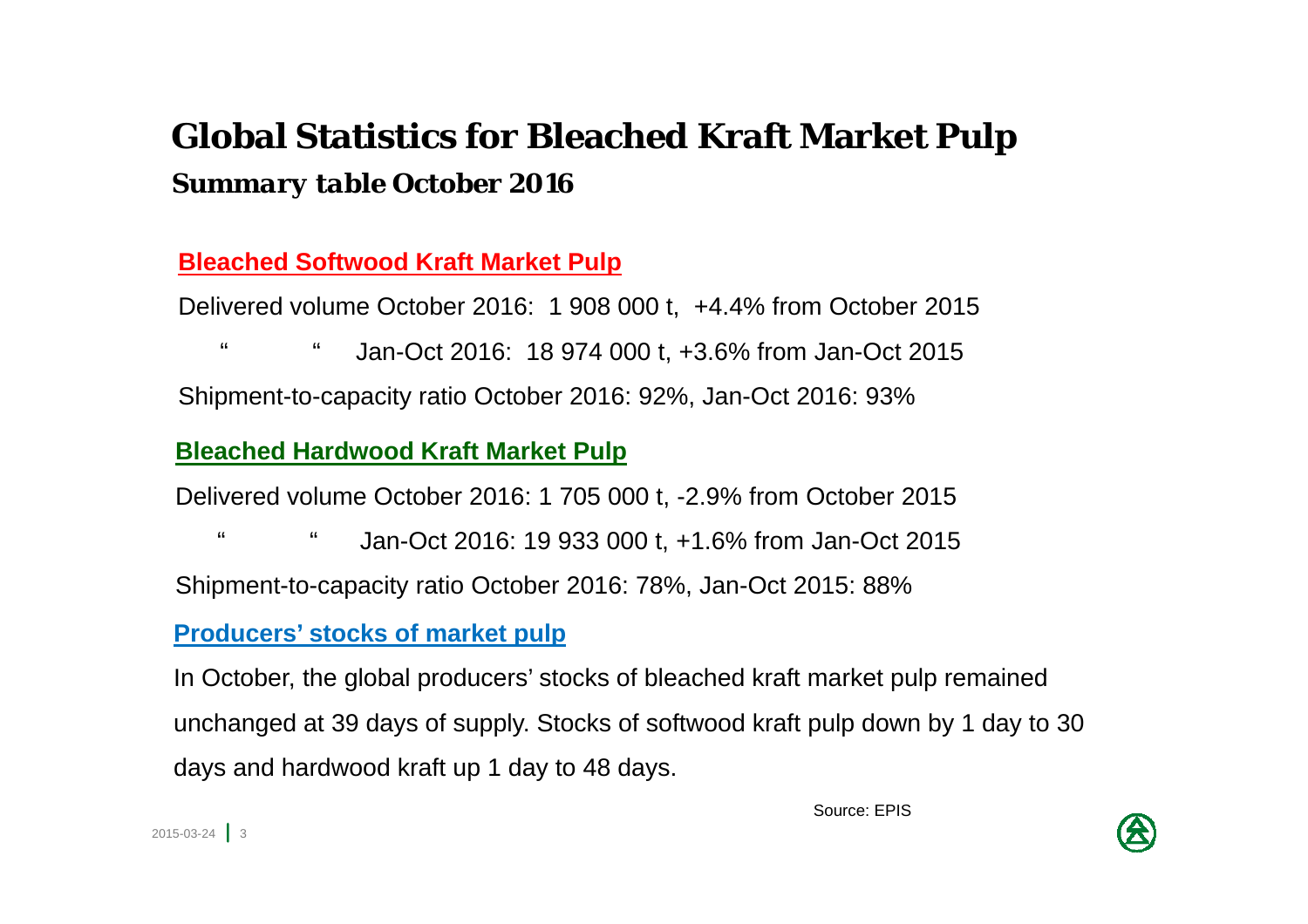# **Global Shipments Divided by Main Market**

#### **Bleached Kraft Market Pulp, January-October 2016**

| <b>Market Region</b> | BI SW Kraft Change* |          | <b>BI HW Kraft</b> | Change*  |
|----------------------|---------------------|----------|--------------------|----------|
| <b>Total EU</b>      | 5 3 5 7             | 0.0%     | 6414               | $-0.9%$  |
| <b>Other Europe</b>  | 522                 | $-2.2%$  | 566                | $-9.9%$  |
| <b>North America</b> | 3566                | $+2.5%$  | 2586               | $-5.6%$  |
| <b>Latin America</b> | 969                 | $-6.1%$  | 1705               | $-4.8%$  |
| Japan                | 810                 | $-1.9\%$ | 646                | $+1.6%$  |
| <b>Other Asia</b>    | 7 3 4 2             | $+11.1%$ | 6 7 1 1            | $+10.3%$ |
| Africa               | 262                 | n.m.     | 220                | n.m.     |
| Oceania              | 147                 | n.m.     | 87                 | n.m.     |
| Total                | 18 974              | $+3.6%$  | 18 933             | $+1.6%$  |

#### *Shipments in 1 000 tonnes*

*\*) Change from the same period last year*

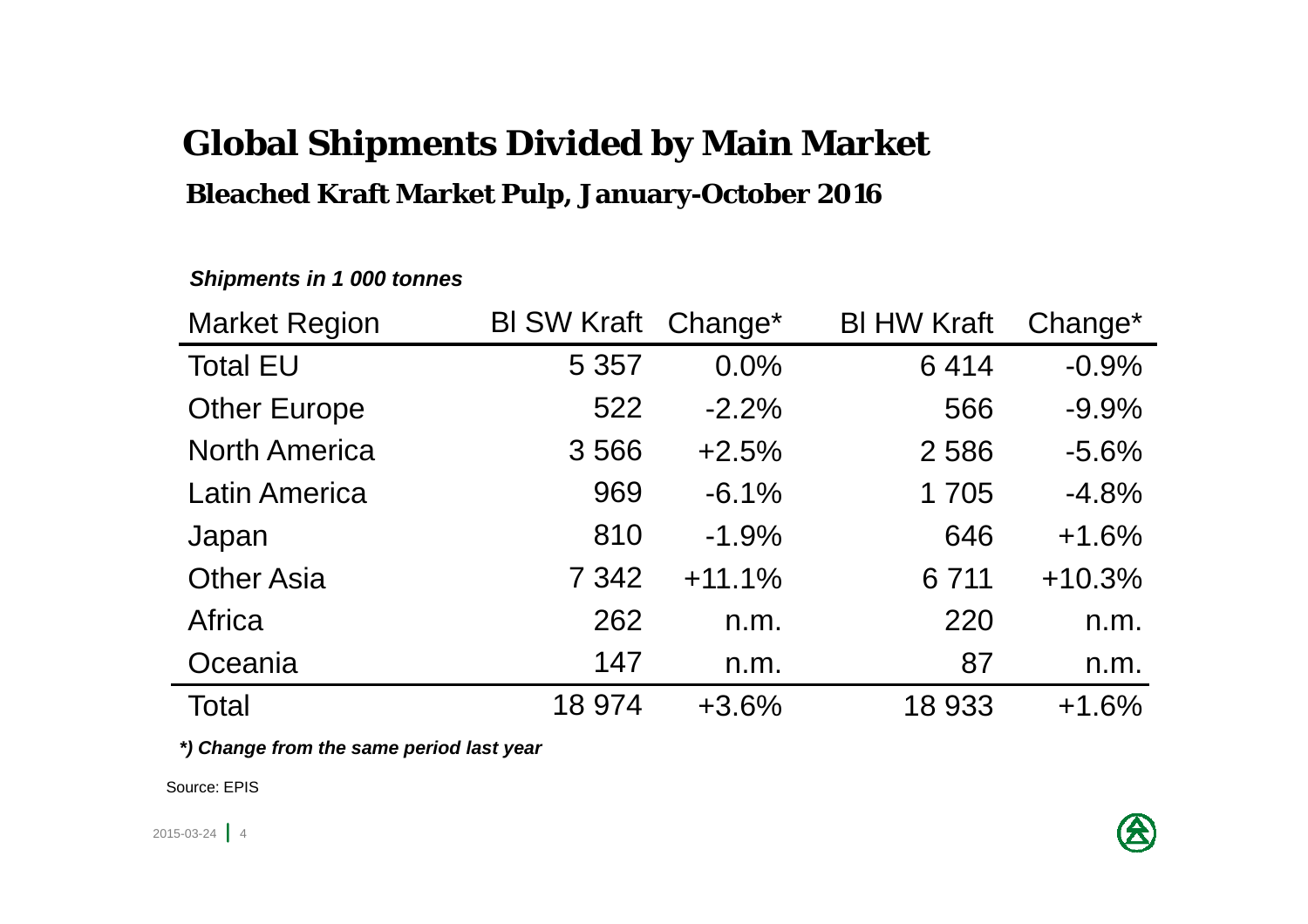#### **Shipment-to-Capacity Ratio Bleached Softwood Kraft Pulp**



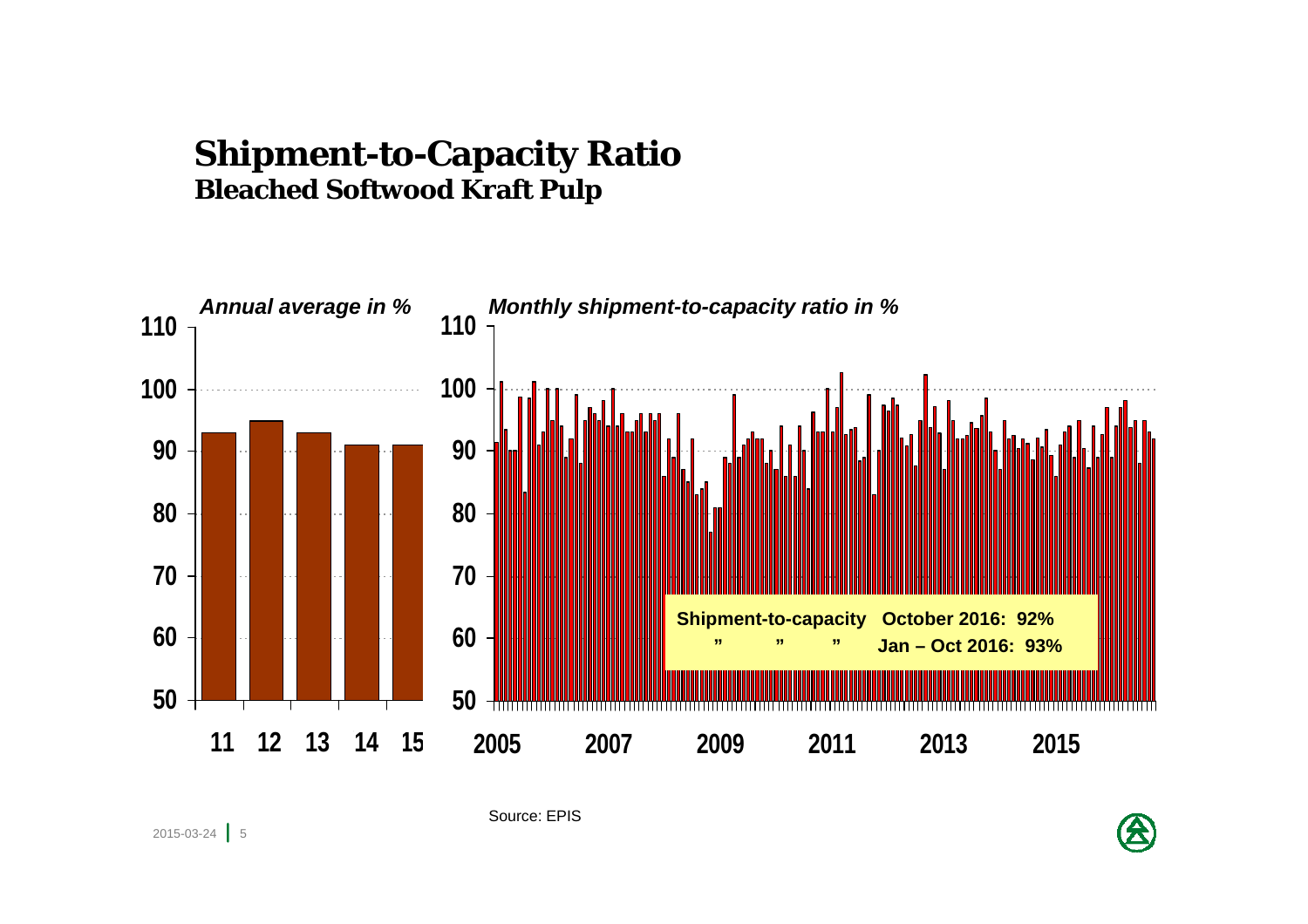#### **Shipment-to-Capacity Ratio Bleached Hardwood Kraft Pulp**

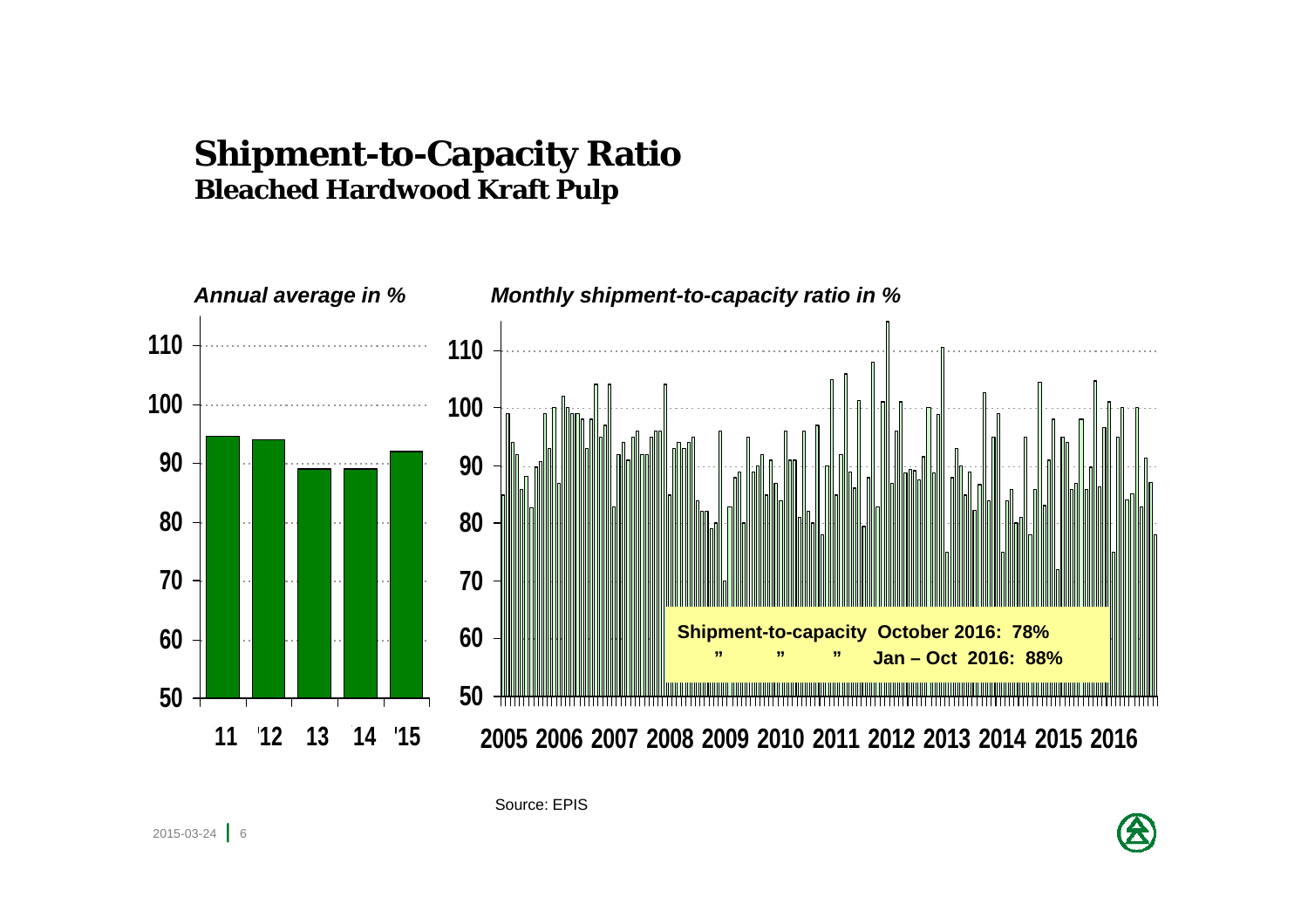#### **Shipment-to-Capacity Ratio Bleached Softwood & Hardwood Kraft Pulp 12 months average**



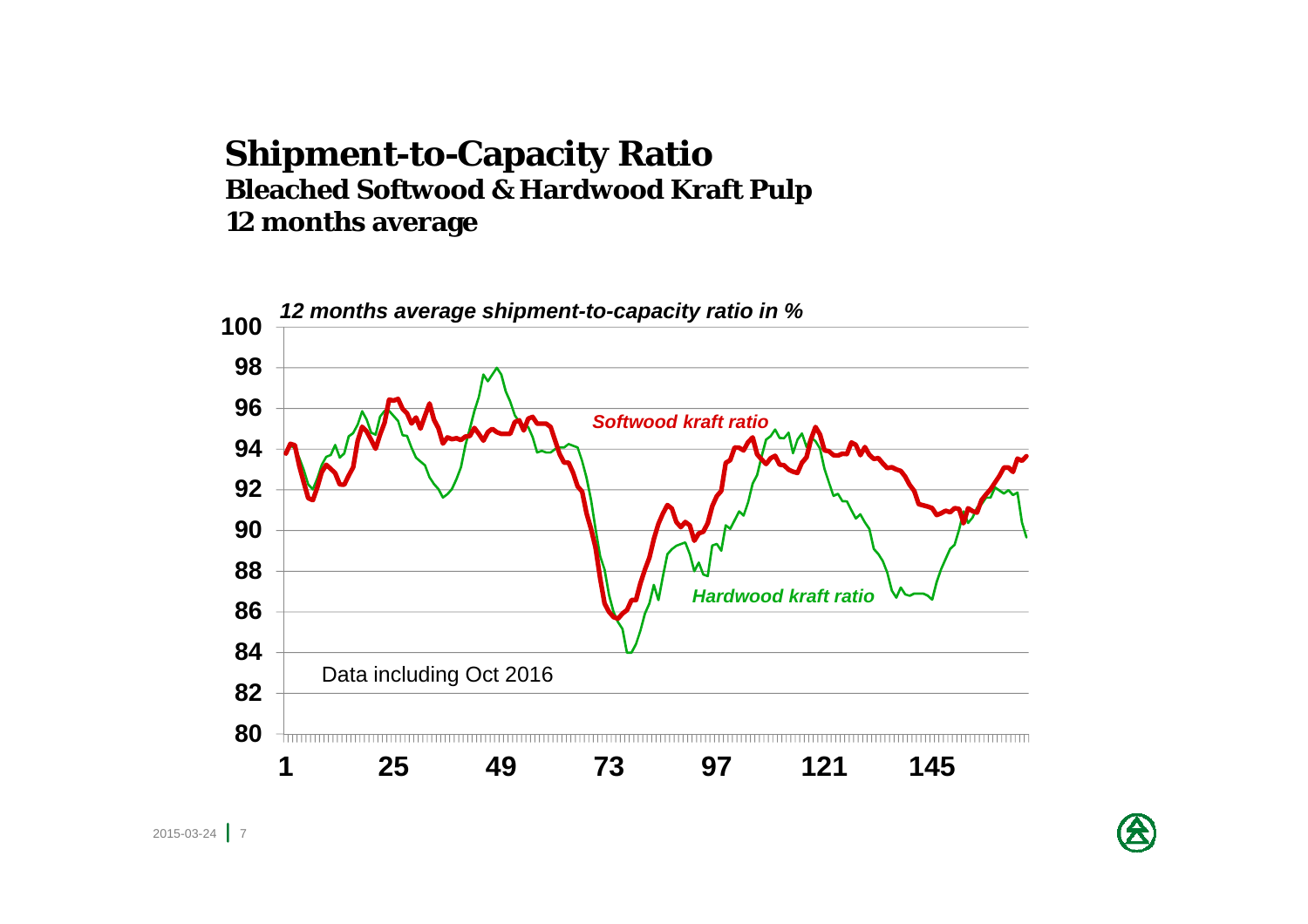## **Producers' Inventories in Days of Supply Bleached chemical paper grade market Pulp**



2003 2004 2005 2006 2007 2008 2009 2010 2011 2012 2013 2014 2015 2016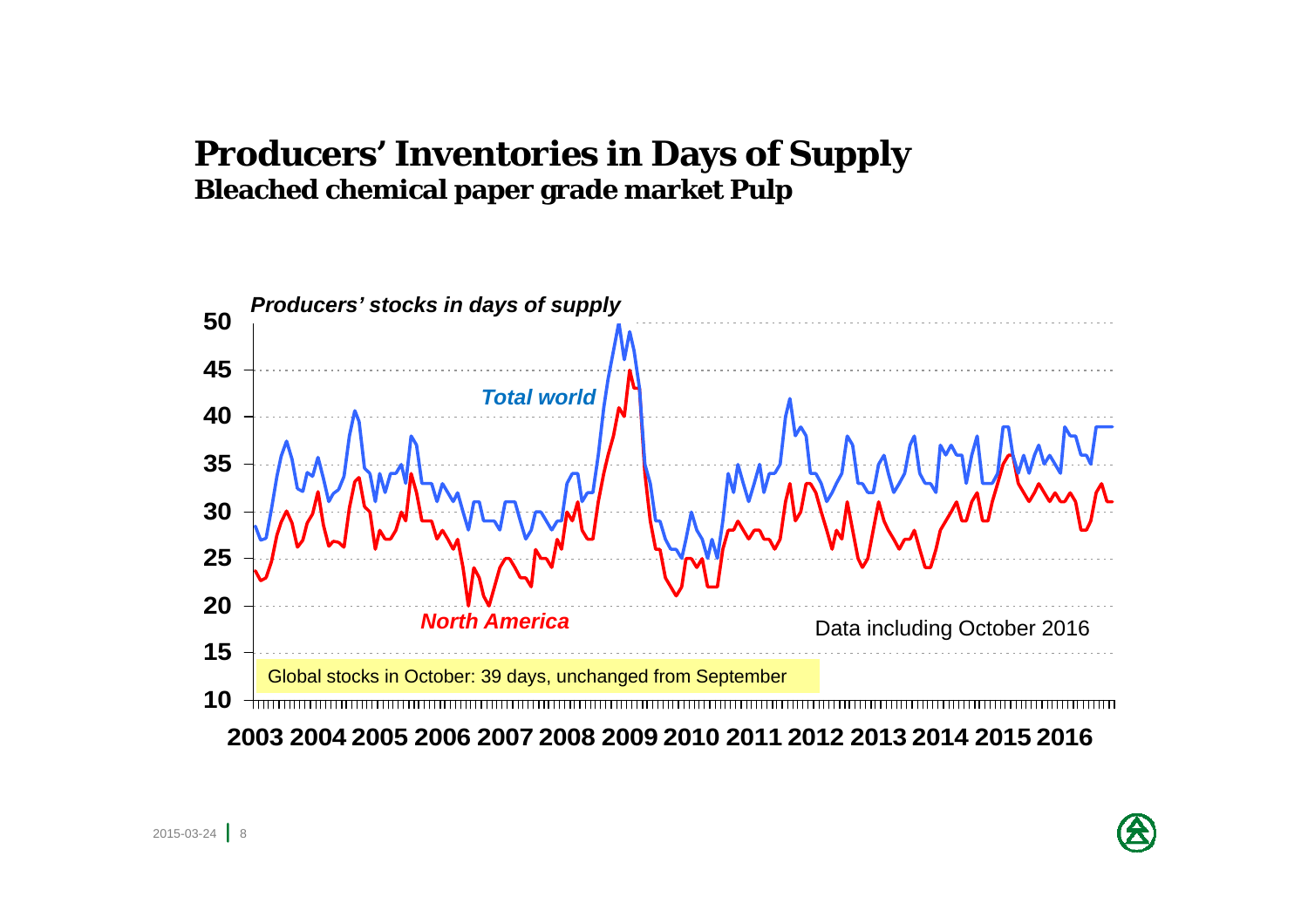## **Producers' Inventories in Days of Supply Bleached softwood and hardwood kraft market pulp**

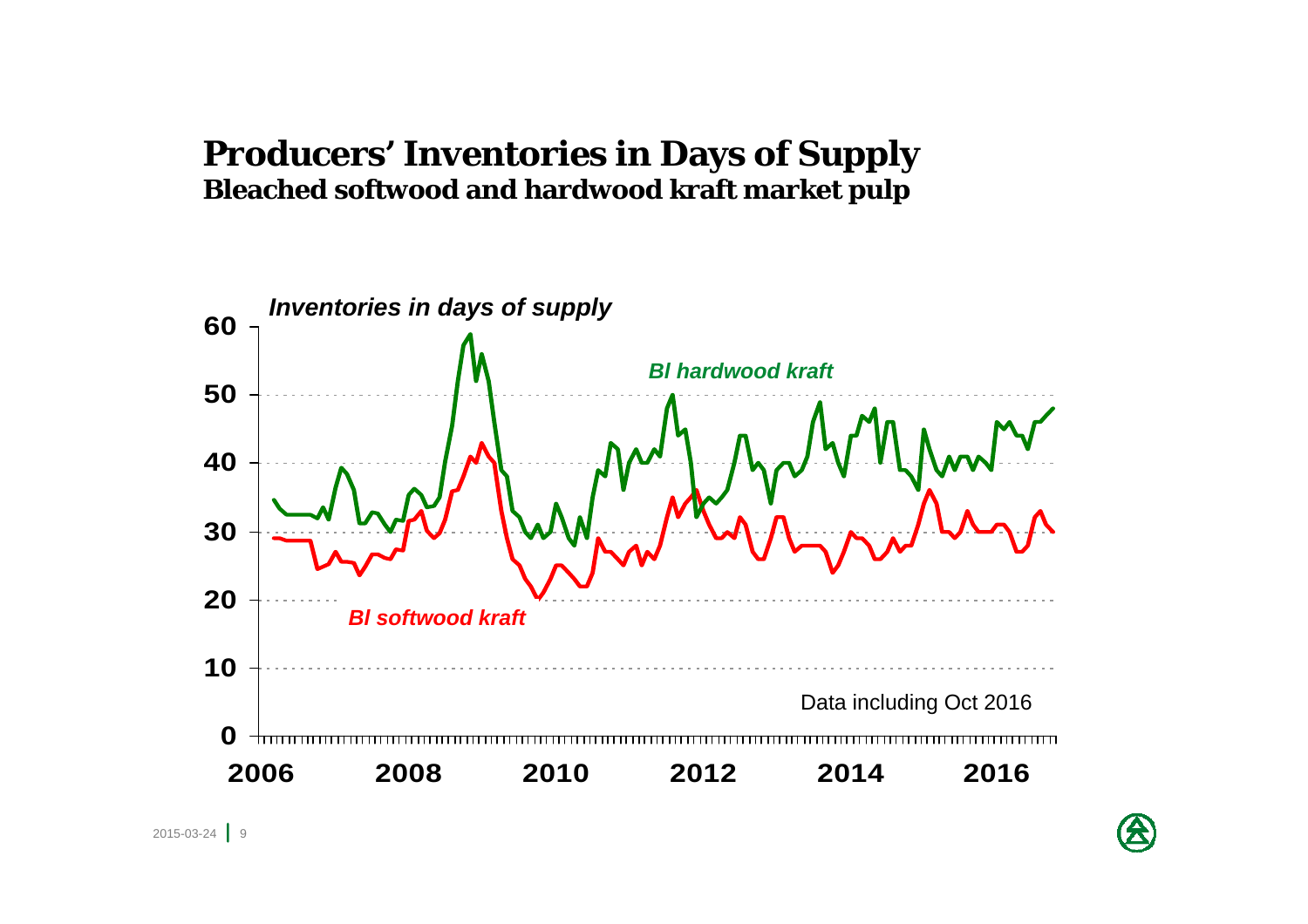## **Producers' Inventories in Days of Supply Bleached softwood and hardwood kraft market pulp**



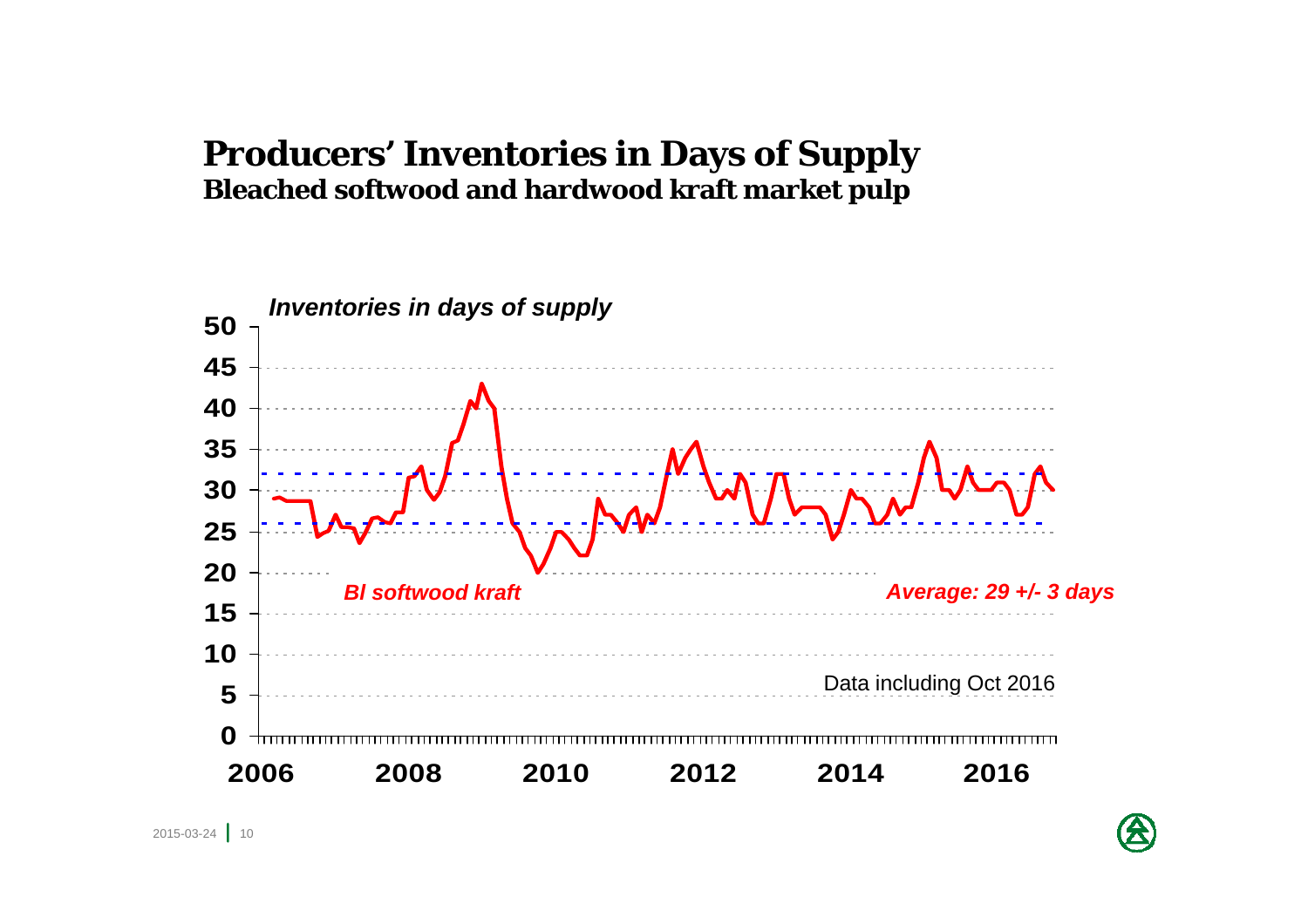## **Producers' Inventories in Days of Supply Bleached softwood and hardwood kraft market pulp**



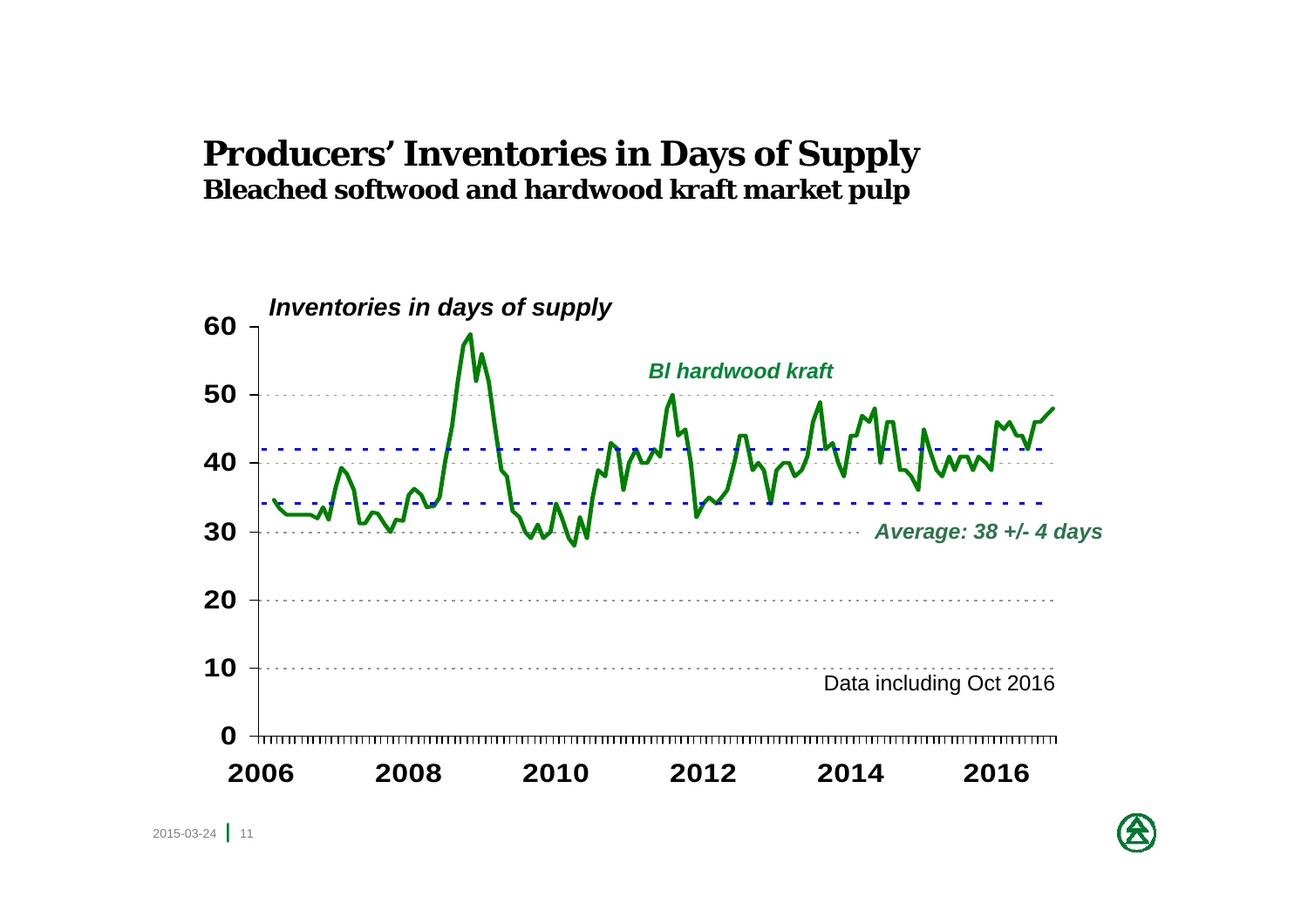#### **Shipment-to-stock ratio Bleached Softwood & Hardwood Kraft Pulp**



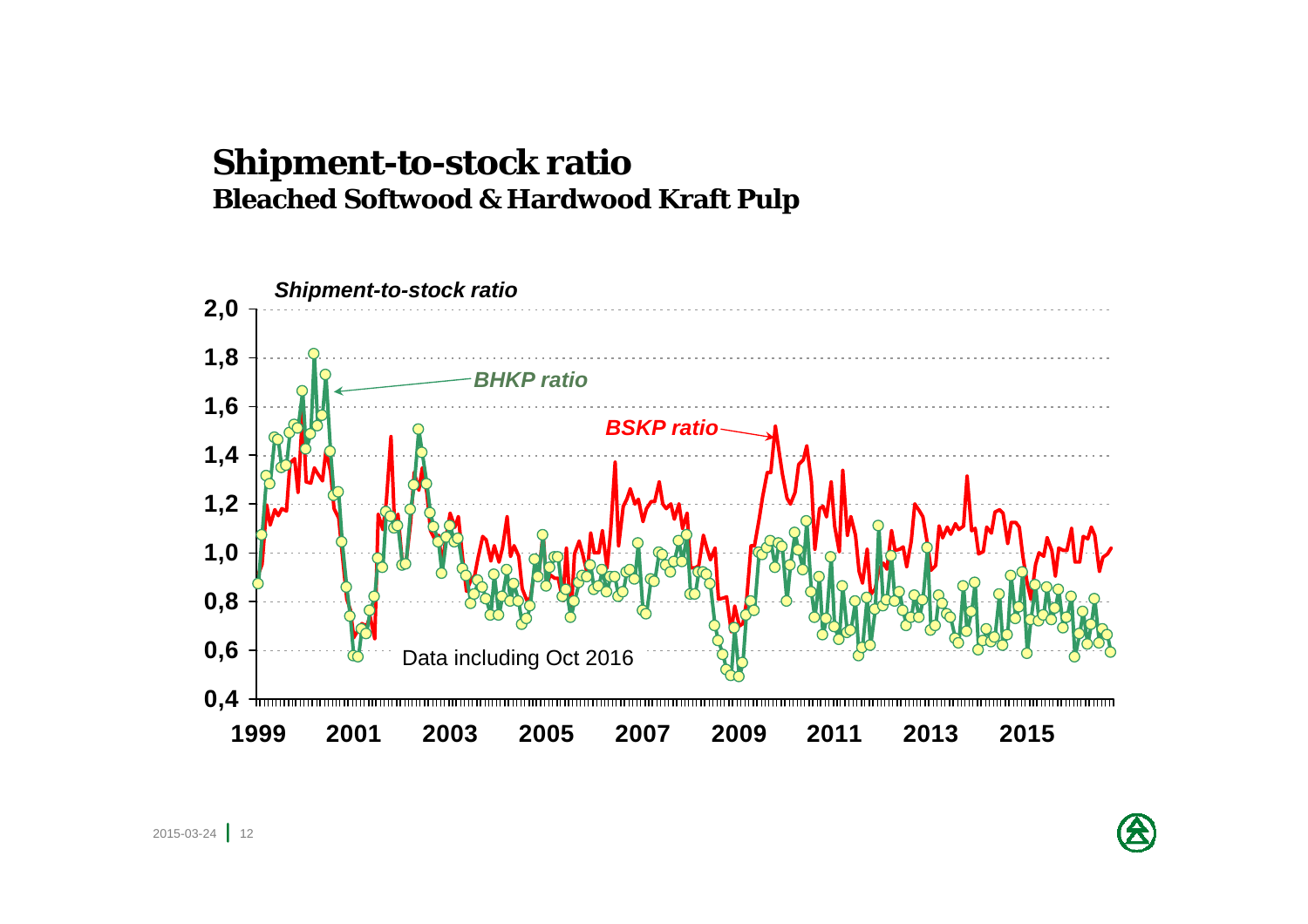## **Producers' Inventories of Market Pulp Bleached Softwood Kraft Pulp**

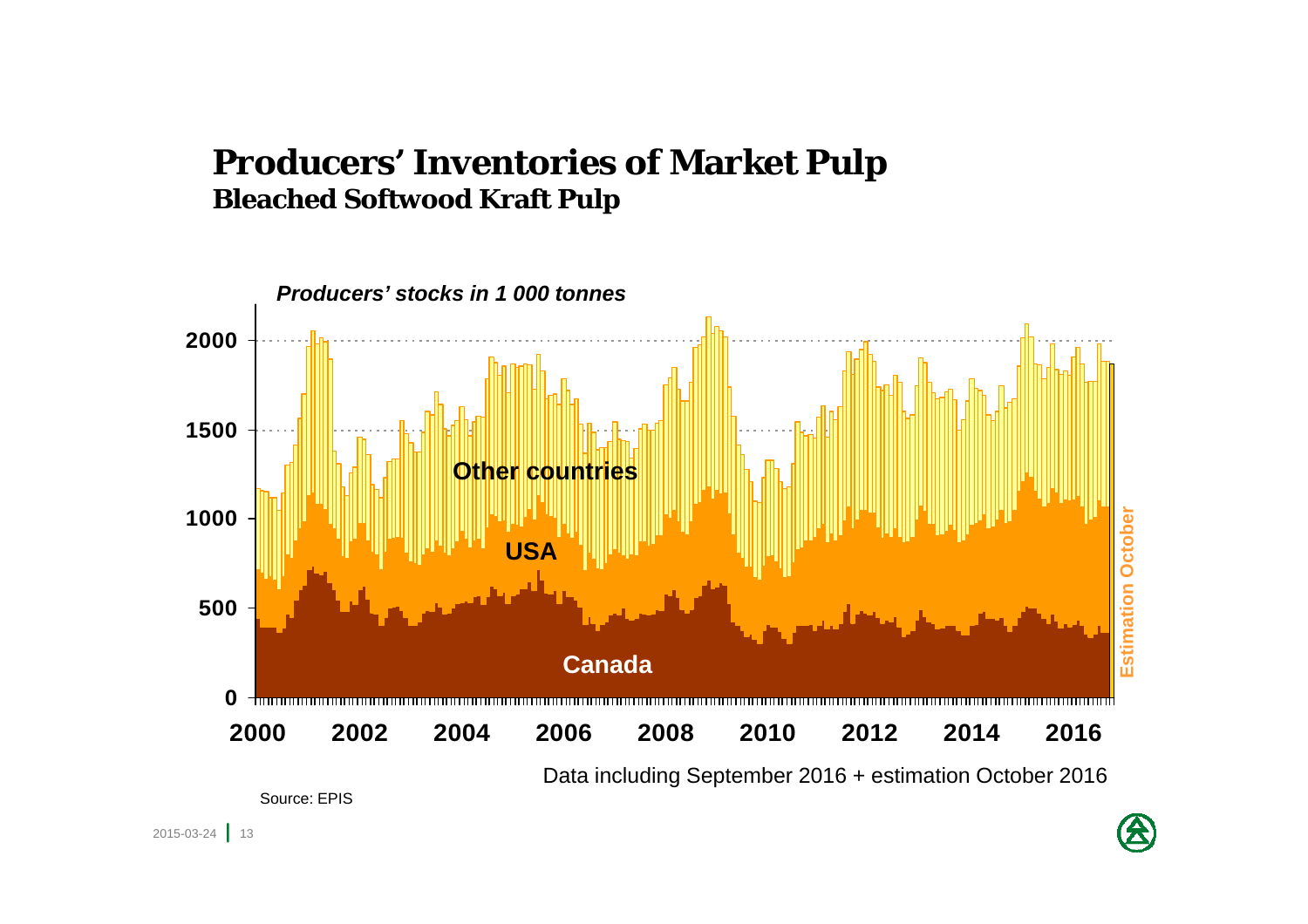# **Seasonal changes in the Softwood Kraft Stocks**

**Monthly changes, based on moving average, last five years**  *Calculation includes September 2016 data* 



*Global stock change (1 000 tonnes)*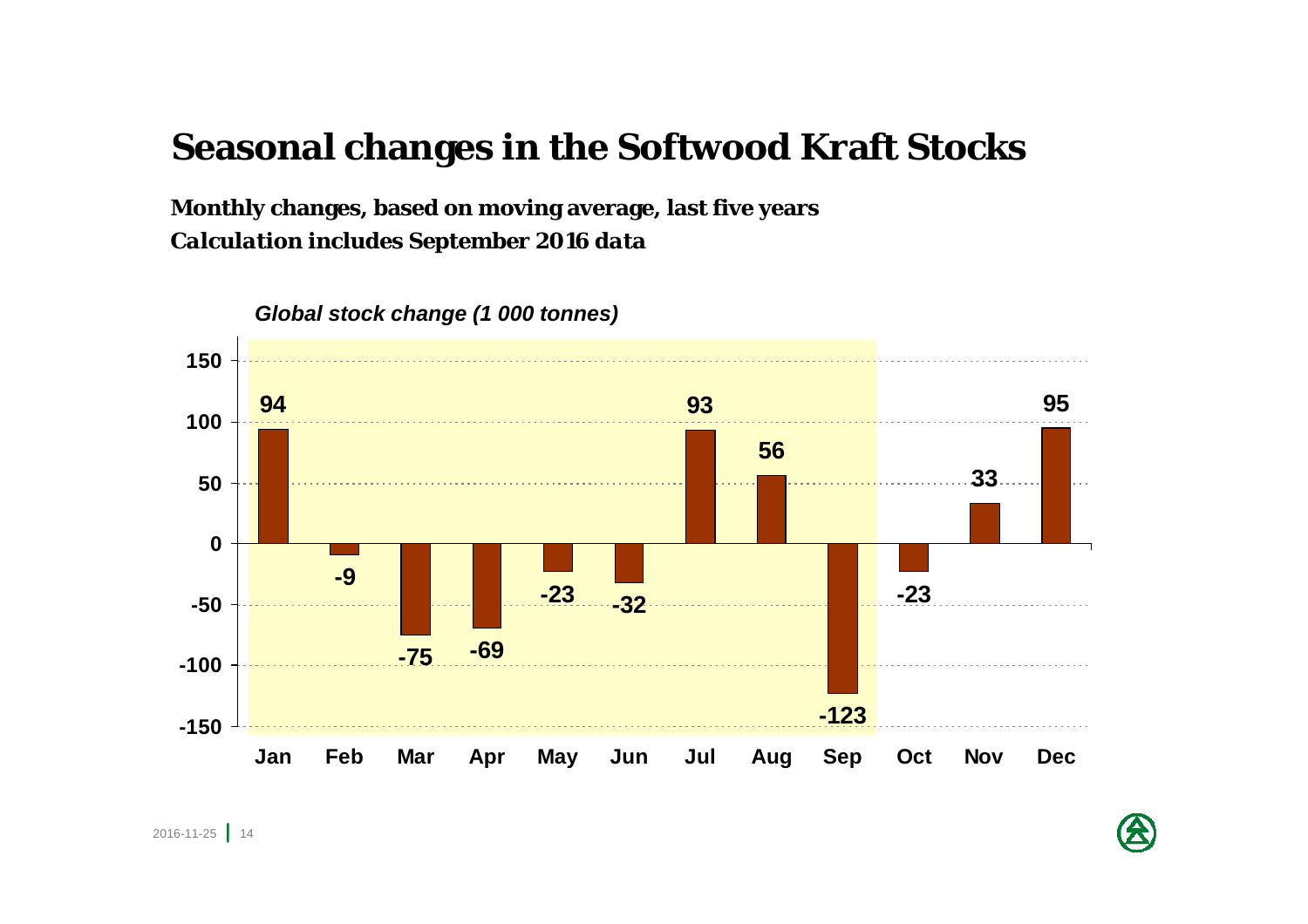## **Producers' Inventories of Market Pulp Bleached Hardwood Kraft Pulp**



Data including September 2016 + estimation October 2016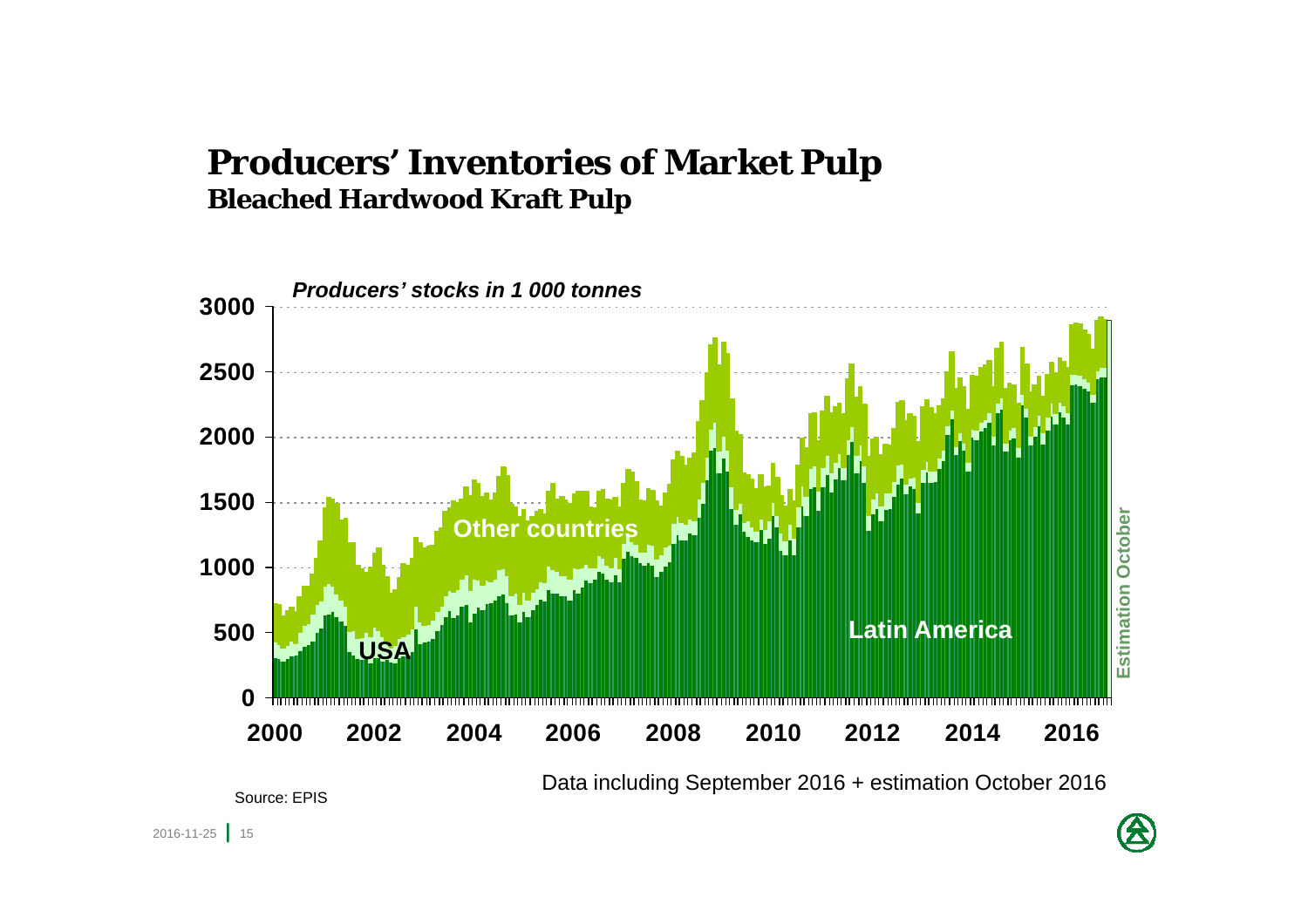# **Seasonal changes in the Hardwood Kraft Stocks**

**Monthly changes, based on moving average, last five years**  *Calculation includes September 2016 data* 



*Global stock change (1 000 tonnes)*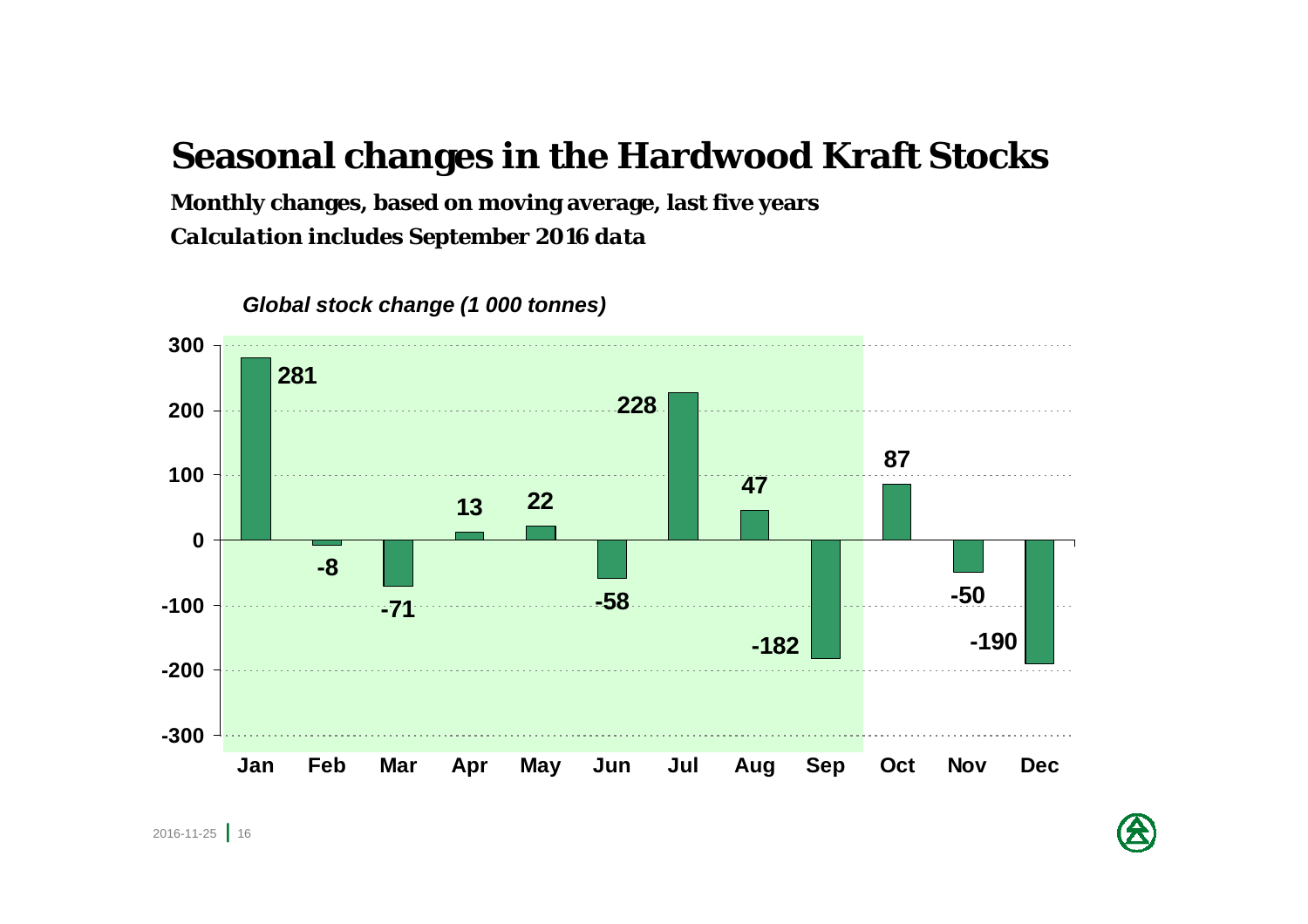#### **NBSK Price vs Producers' Inventories Bleached Softwood Kraft Pulp**

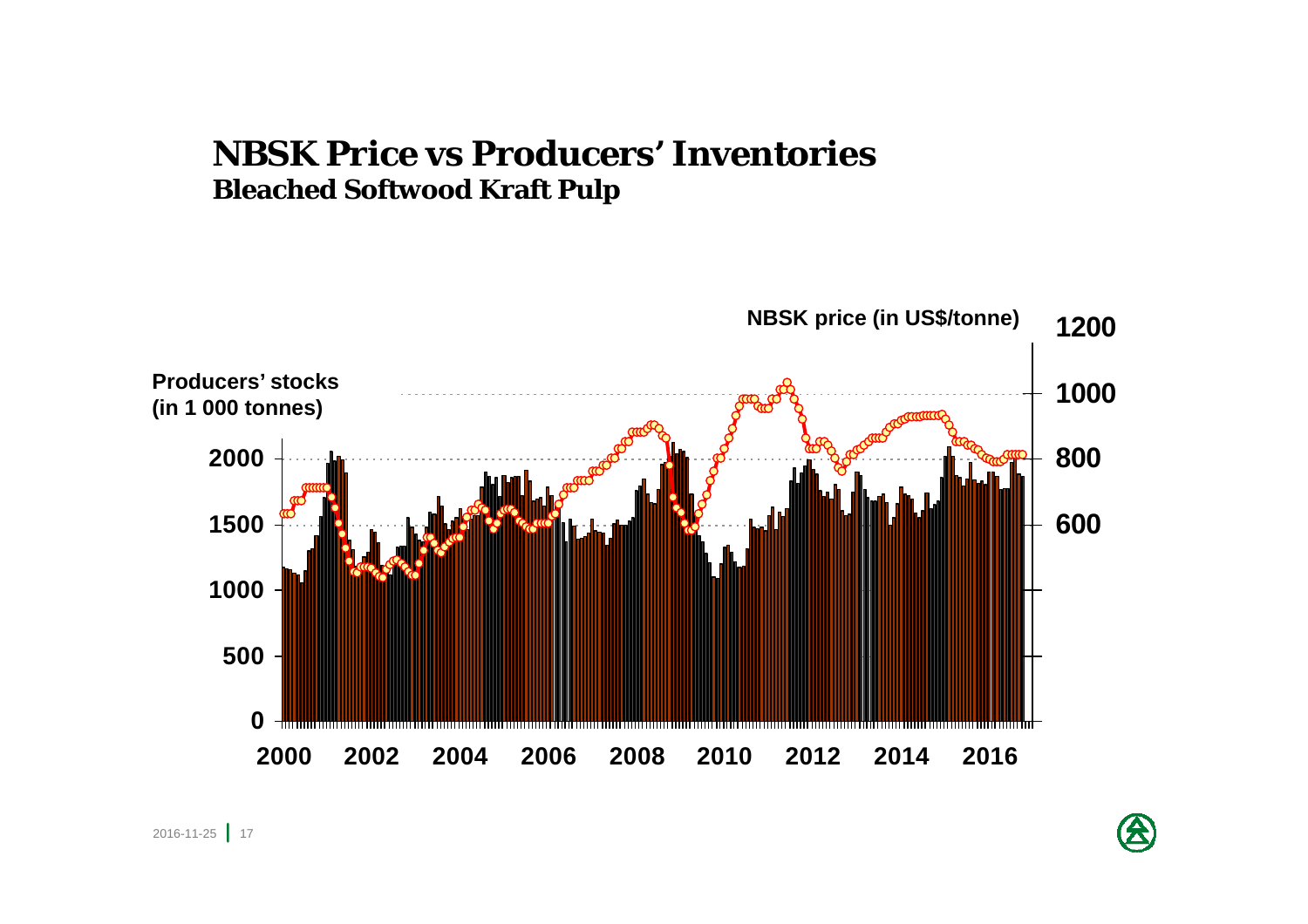## **Total Shipments of Market Pulp Bleached Softwood Kraft Pulp**



Data including Oct 2016

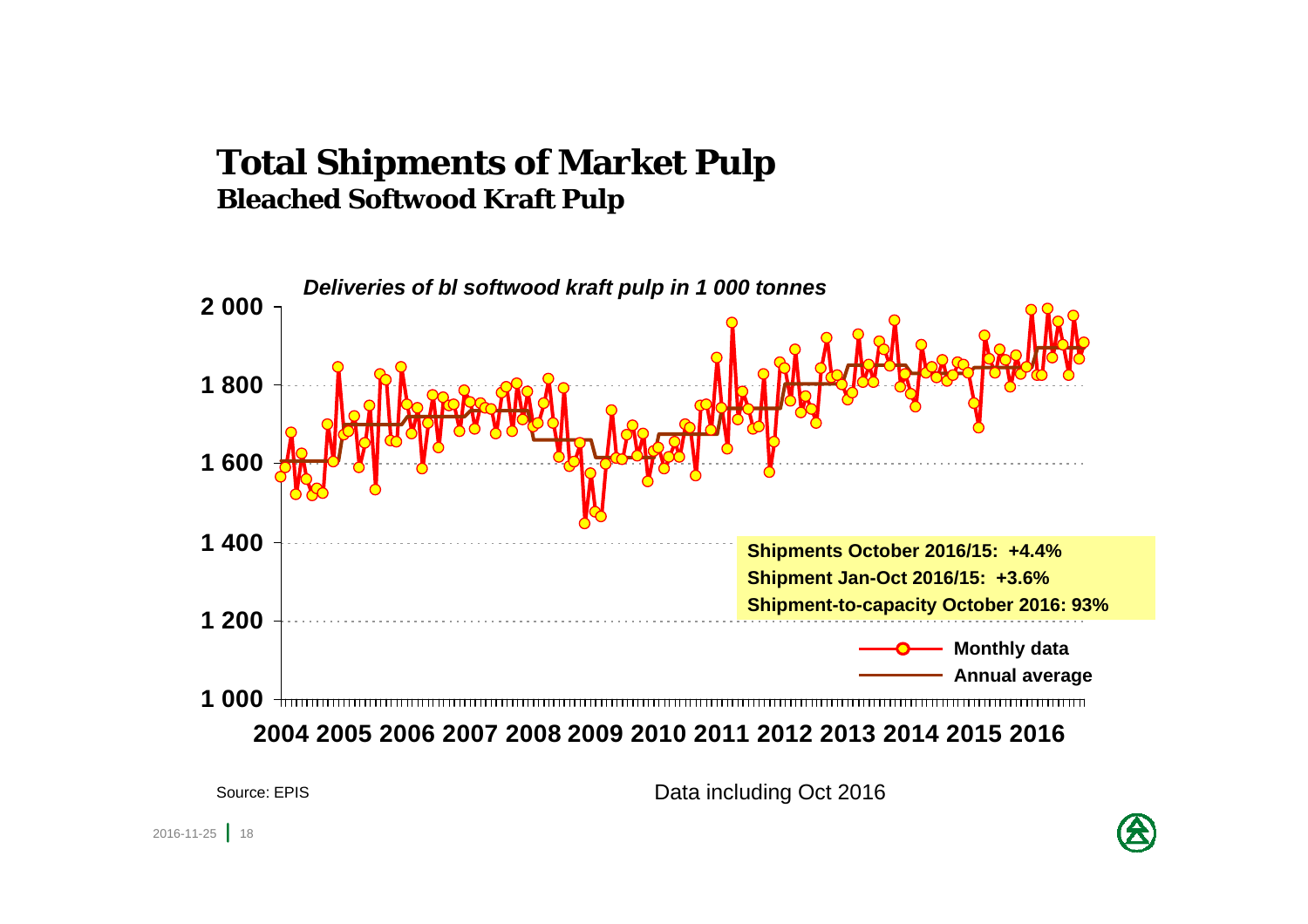## **Shipments of Softwood Kraft Pulp to China Bleached Softwood Kraft Pulp**

From all suppliers except Russia

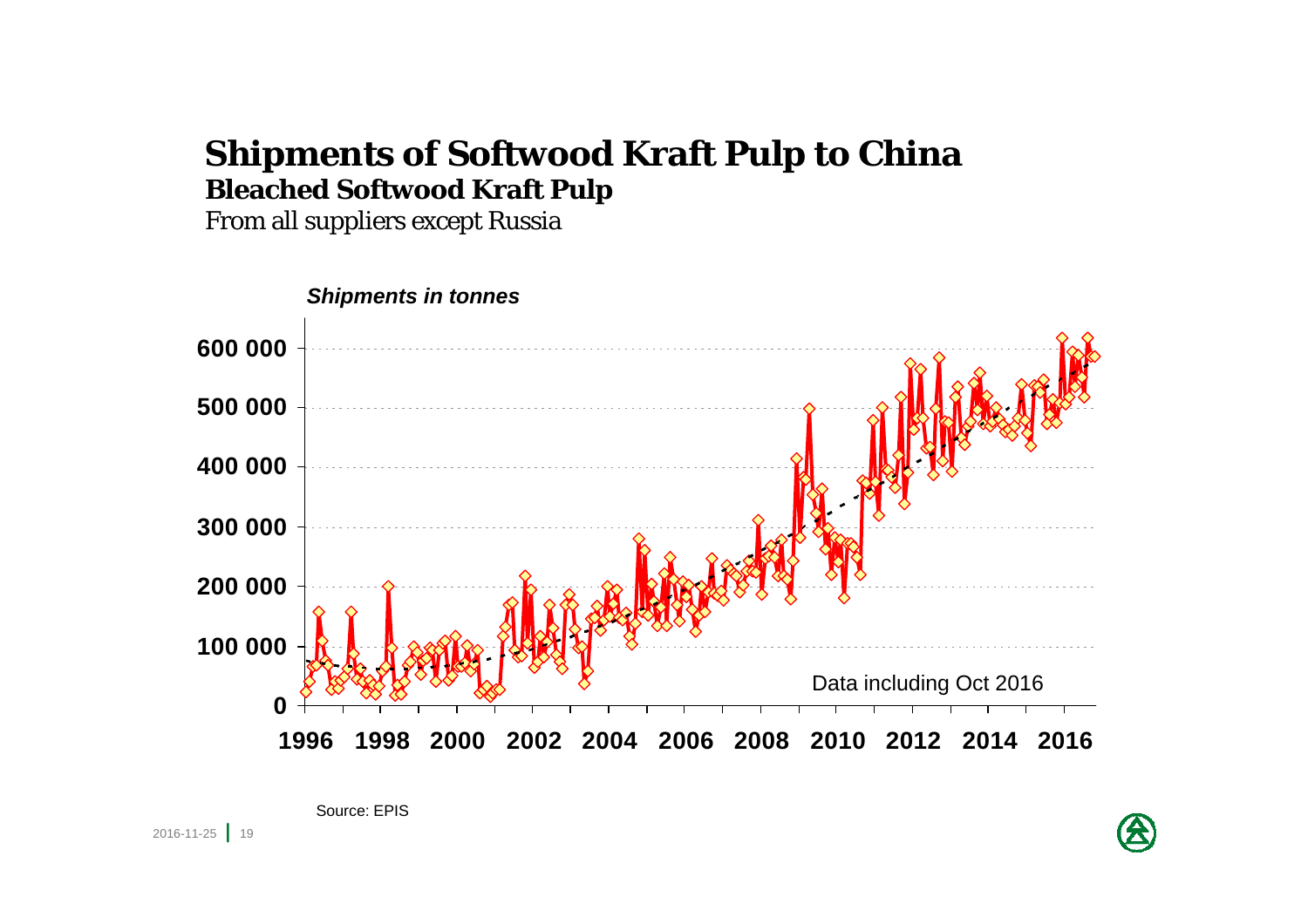## **Shipments of Hardwood Kraft Pulp to China Bleached Hardwood Kraft Pulp**



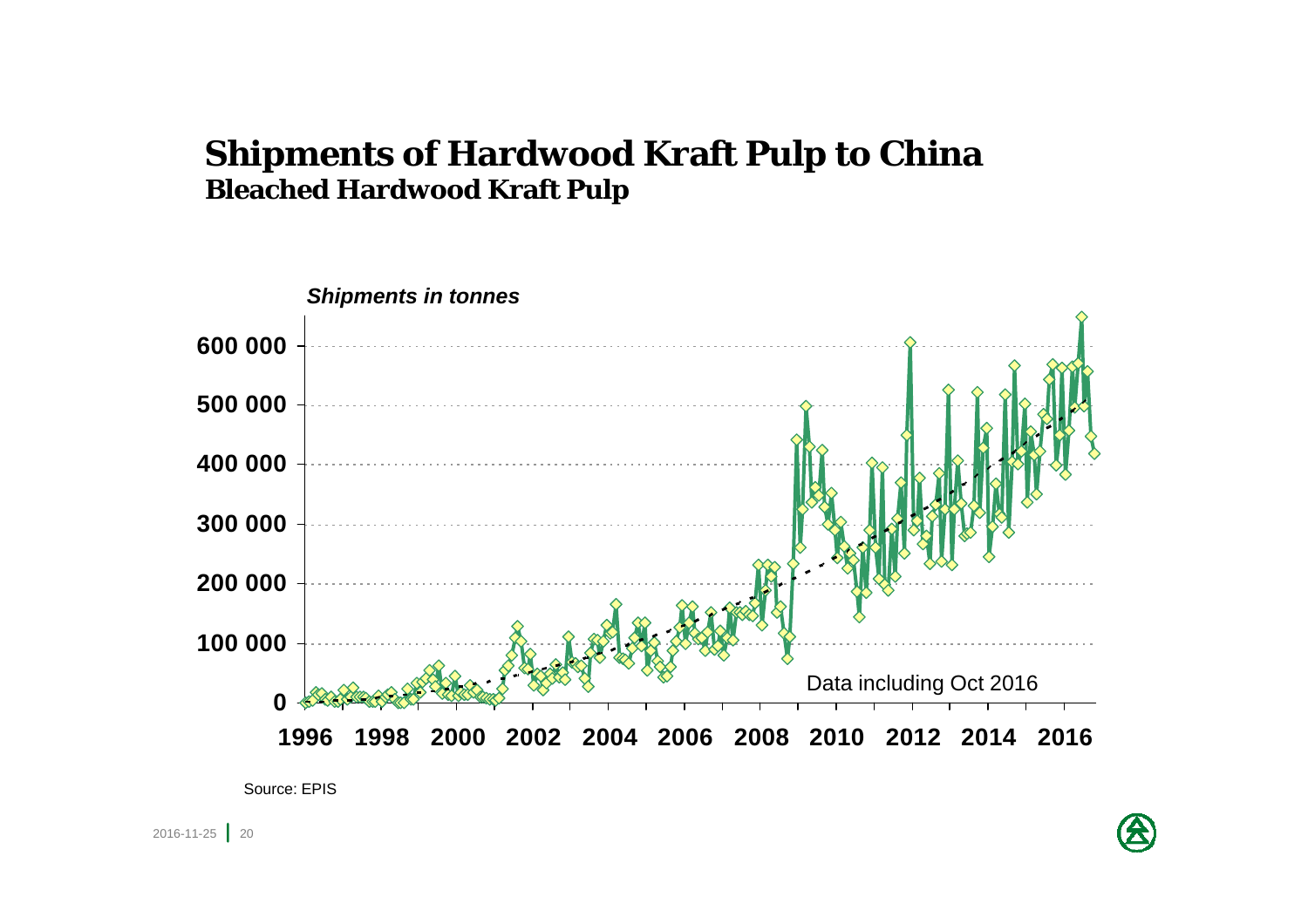## **Total Shipments of Market Pulp Bleached Hardwood Kraft Pulp**



Source: EPIS

Data including Oct 2016

2016-11-25 21

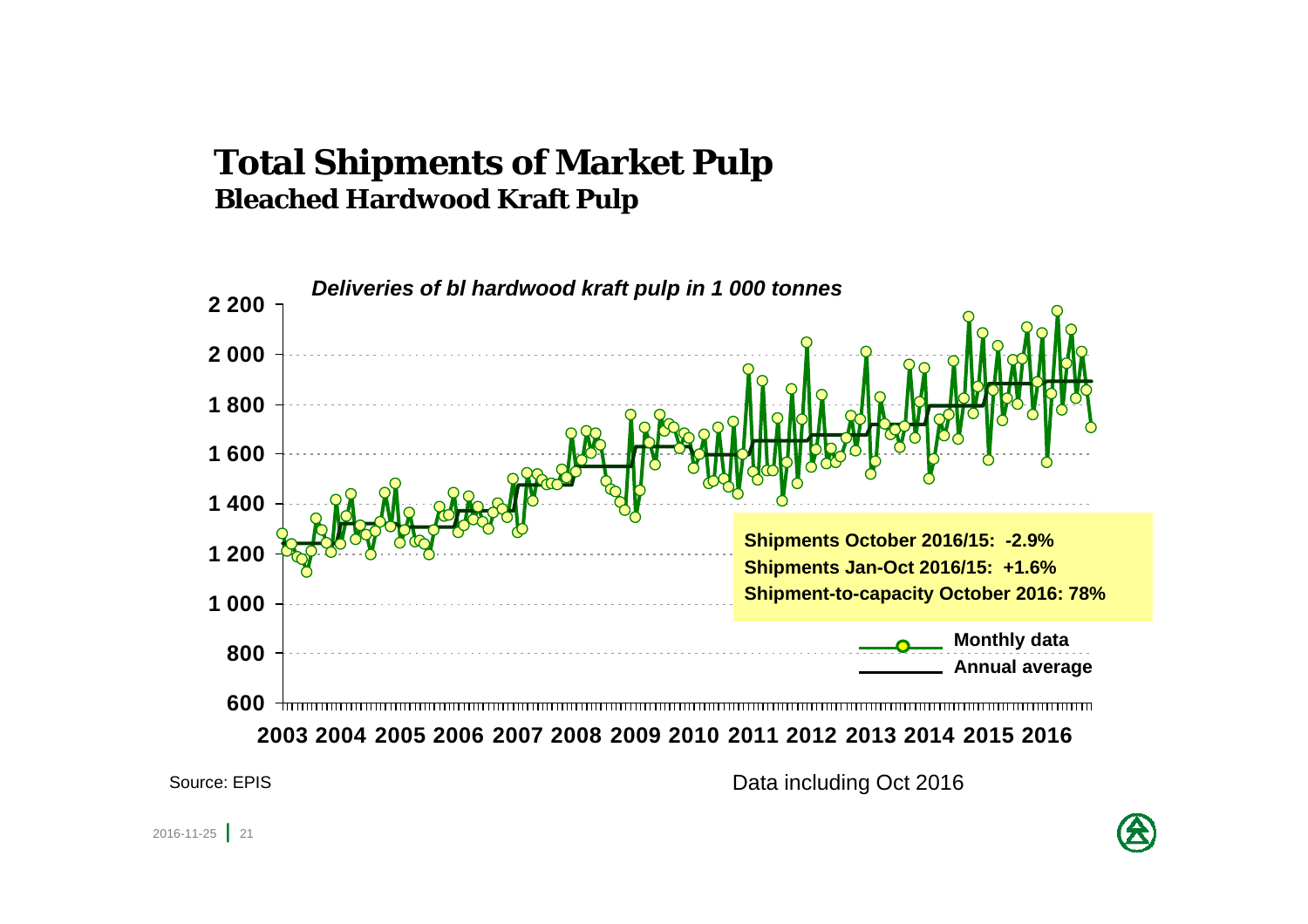## **Shipments of Eucalyptus Pulp from L America Bleached Eucalyptus Pulp from Latin America**



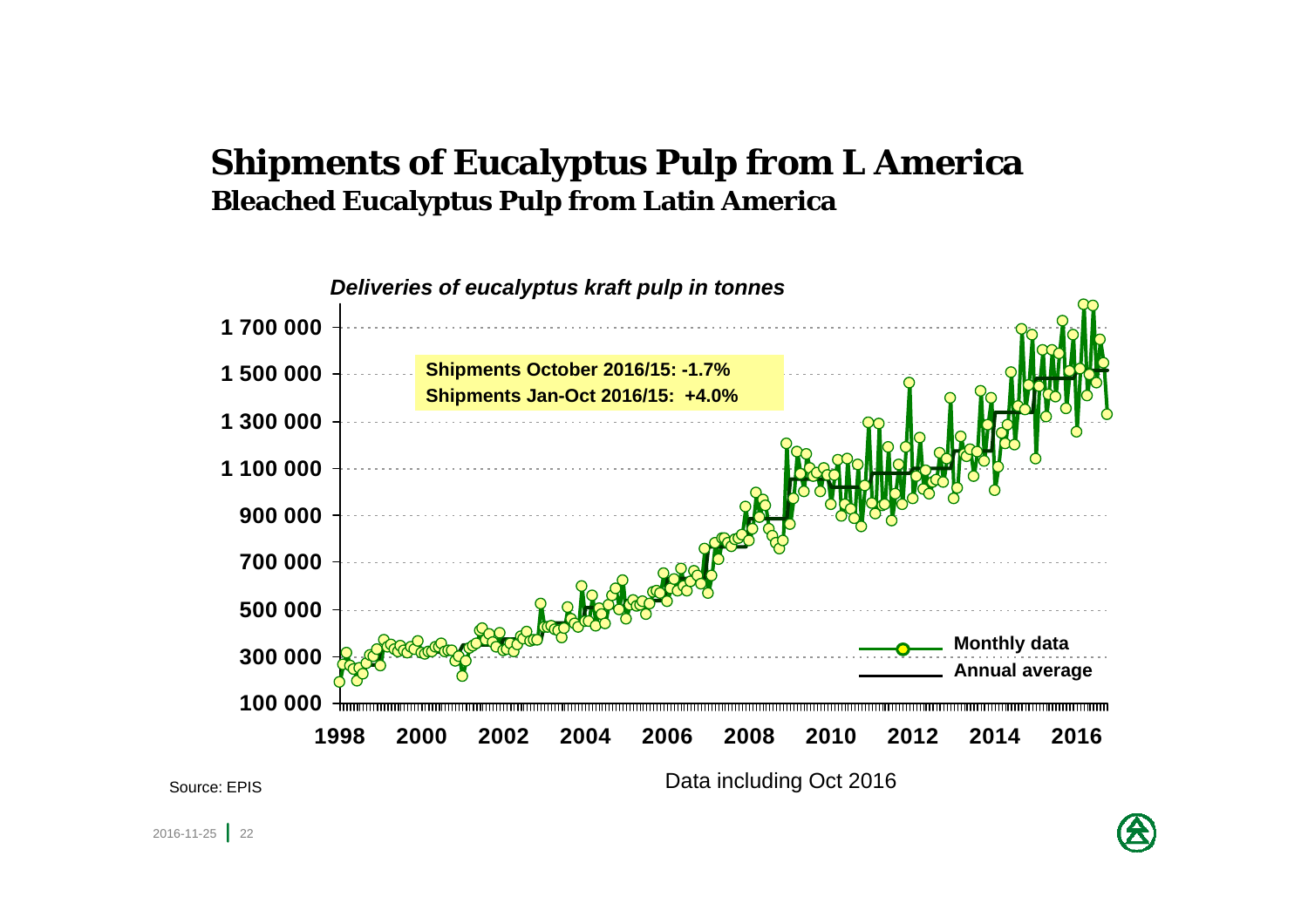#### **Total Shipments of Market Pulp Bleached Softwood Kraft Pulp 12 months moving average**

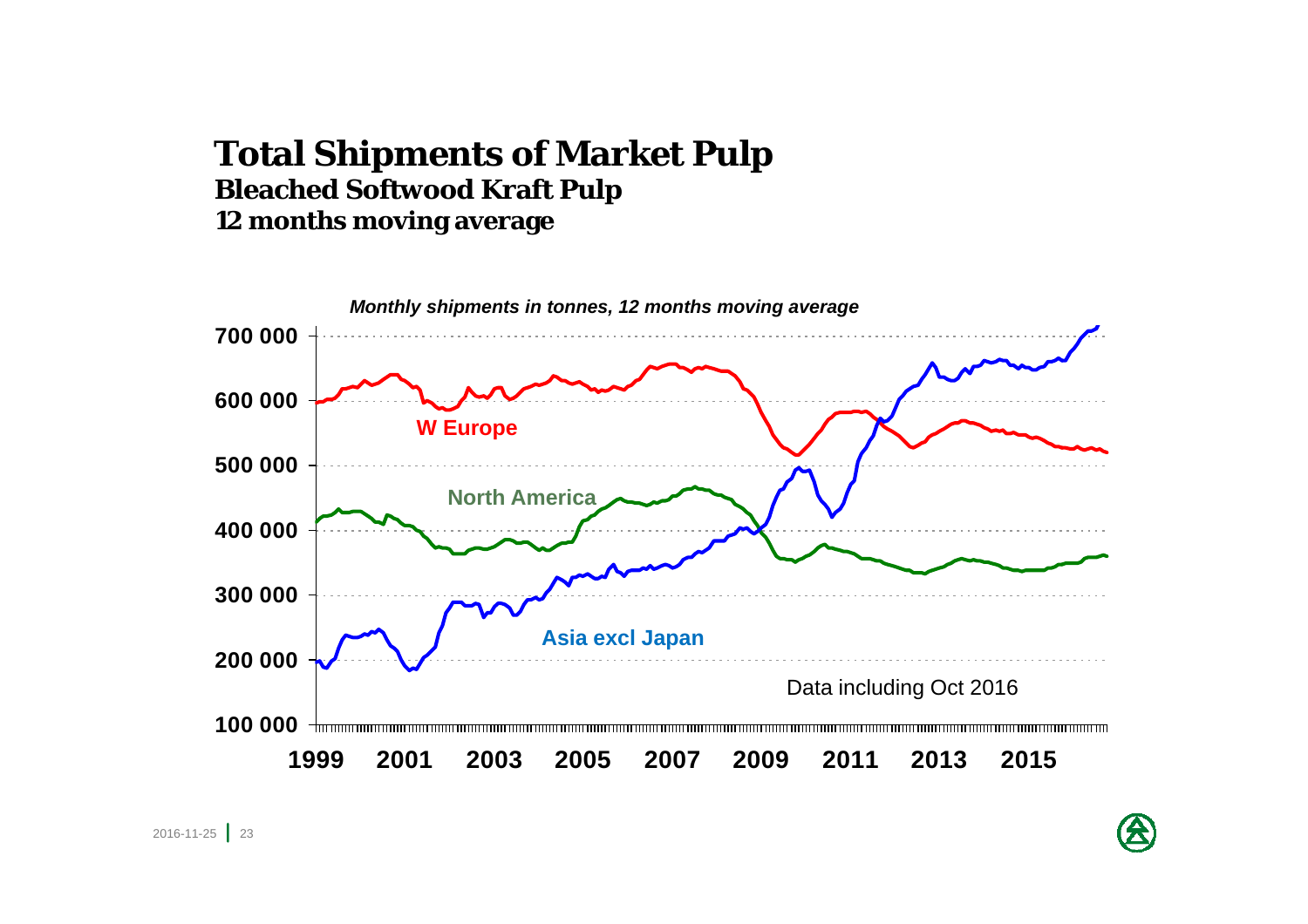#### **Total Shipments of Market Pulp Bleached Hardwood Kraft Pulp 12 months moving average**